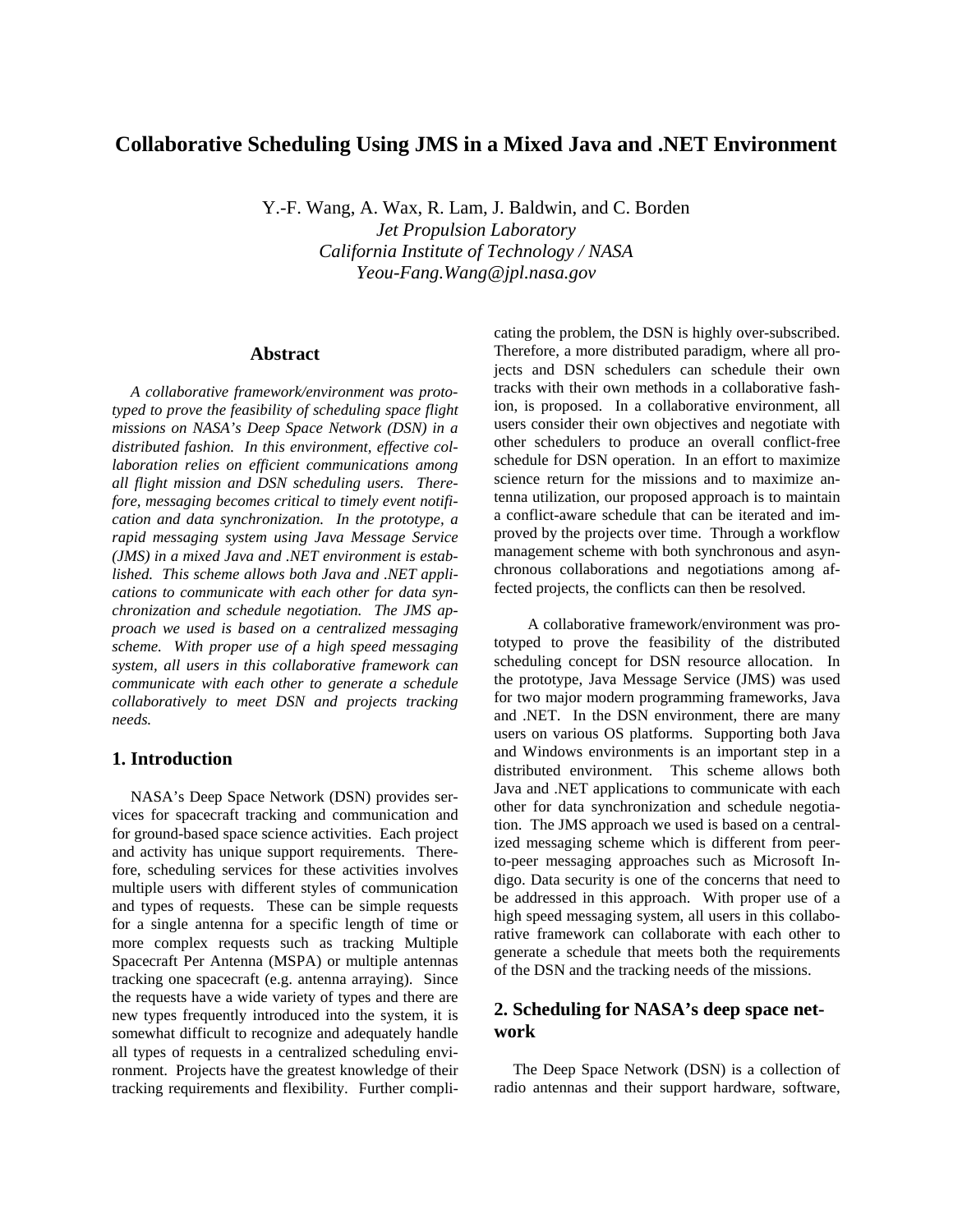and personnel. Its primary function is to connect spacecraft with their controllers at JPL and JPL's partners. Everything from calculating where to point the antennas to the work schedules of the spacecraft operators and DSN personnel starts with an official DSN schedule. Thus collaboration on the official schedule's creation is key to achieving the best results for the DSN and its users.



**Fi[gure 1: A 70-meter antenna in the NASA's De](http://deepspace.jpl.nasa.gov/dsn/images/picture_70_bw_lg.jpg)ep Space Network**

The purpose of DSN scheduling is to allocate antenna times for JPL's deep space missions [1]. In addition to those missions, the DSN also supports many missions from other NASA centers as well as activities from many government agencies such as the European Space Agency, and the Japan Aerospace Exploration Agency. The DSN has ground resources distributed around the globe to handle this task. For example, The DSN has three deep-space communications facilities placed approximately 120 degrees apart around the world: at Goldstone, in California's Mojave Desert; near Madrid, Spain; and near Canberra, Australia. This strategic placement permits constant observation of spacecraft as the Earth rotates providing continuous mission coverage around the clock.

In the current process, each of the mission schedulers negotiates their mission's tracks to meet their requirements and maximize their mission's tracking time (and hence science return) for each week of the schedule. They have a number of constraints to meet. Foremost of these is the geometric constraints imposed by the positions of the spacecraft and the antennas. These constrains are called view periods. They constrain the schedule allocations to specific times. These

times typically vary from day to day depending on the nature of the spacecraft's trajectory. In addition to these constraints, the schedulers must contend with limited equipment and personnel at the antenna complexes. And naturally, the mission schedulers have to contend with other schedulers who are also trying to meet their mission's requirements. Finally, there exists another class of problems that each scheduler has to deal with. If a mission is attempting to array or MSPA (or any other type of coordination involving more than one schedule item) they must meet all the above constraints as well as a new set of identification constraints so that all of the data is sent and returned in a cohesive fashion.

Not surprisingly, the complexity of schedule negotiation has been increasing steadily since the DSN's inception. The number of supported missions is constantly increasing as more missions are launched and existing missions continue to extend their tours. The requirements of the supported missions have also increased as new technology has enabled and demanded higher data rates. Advances in the equipment used to send, receive, and process data to and from spacecraft have also led to new types of conflicts between pieces of equipment on the ground. Finally, new types of communication like relaying and arraying require better coordination between missions and more accurate schedule conflict information. Due to the large cost involved, creating new resources to handle this everincreasing complexity is not a viable option. As a result, scheduling software complexity has been increasing steadily to meet these demands.

Early schedule negotiation was done using paper and pencil. Schedules were published at fixed intervals and all of the schedulers would sit in the same room and mark up their printed copies. In this system, there was no traceability between changes and conflicts between missions were minor and easily solved by manipulating start and end times.

As complexity increased, there was a need for better visualization and statistics. This resulted in the development of a handful of scheduling applications that allowed the schedulers to view more complex relationships and try what-if analyses. Coupled with advances in electronic communication, schedulers began communicating proposals for changes to other mission schedulers. This led to further proposals for changes to other missions and helped to optimize the schedule in a very iterative manor.

As the scheduling processes evolved, the tools fol-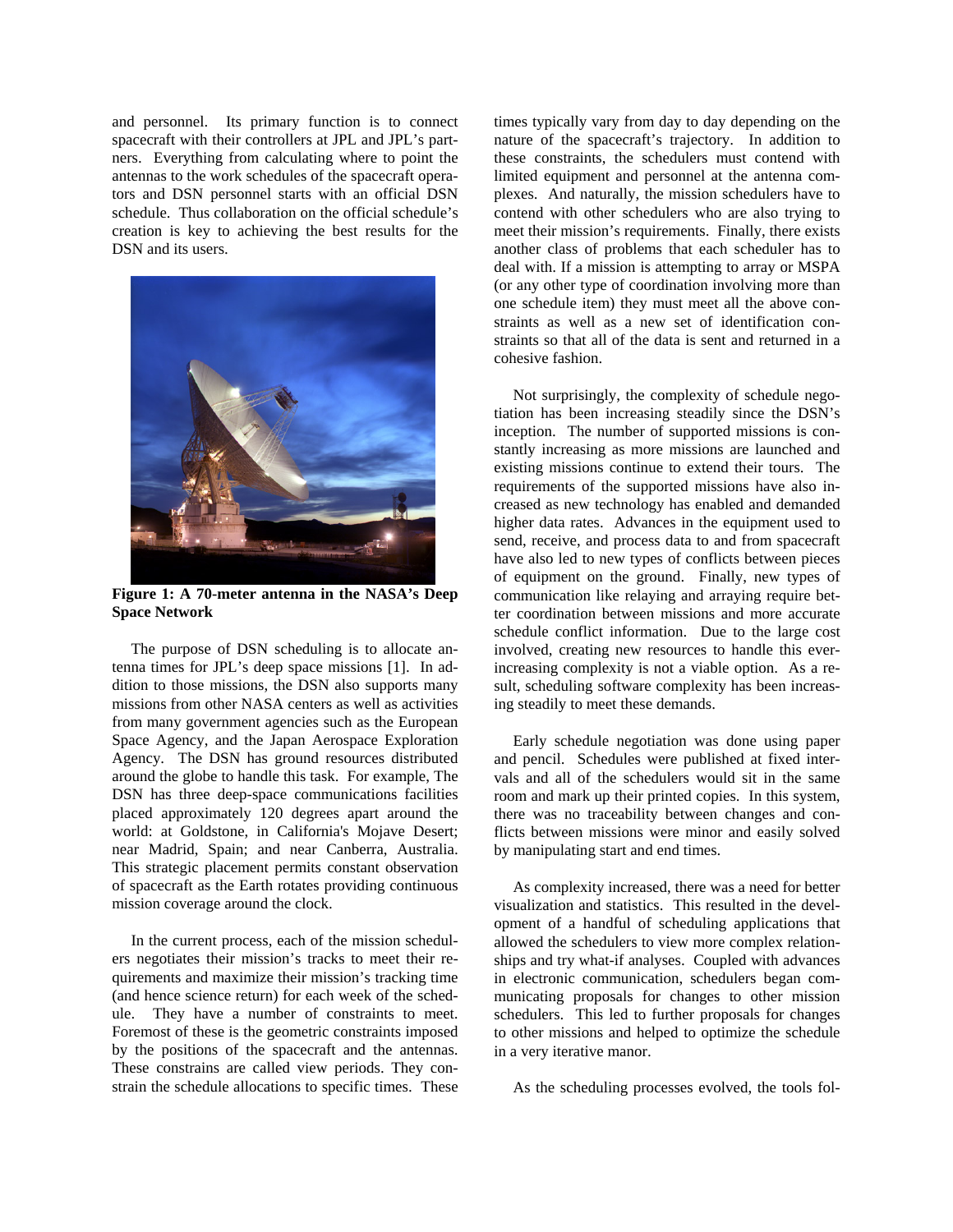lowed. However, as the tools matured, their limitations became apparent. The current tools allowed for a wealth of information and analysis but were not designed to be peer-to-peer communication and information sharing tools. It was still possible to share some information using shared file systems, new software technologies like SOAP, and dynamic web pages; however the schedulers still demanded a richer user experience.

The two primary groups of schedulers involved in the creation of schedules are the DSN schedulers and the mission schedulers. The former focuses on scheduling DSN-specific activities and maintaining a fair process [to all missions] that delivers schedules to the antennas in time to process all the necessary data required to track the spacecraft and send and receive information to it. The latter group, meanwhile, is focused on satisfying the requirements of a single mission (or small group of missions) and maximizing the time their missions are allotted. Thus both groups have a different idea of the "perfect scheduling system." The DSN schedulers currently use a system that emphasizes stability and keeps a record of changes. It is focused around strong processes that guarantee schedules are conflict-free with enough time for the DSN to use them to point its antennas. Naturally, this tends to a system where change is minimized and restricted as much as possible the closer the schedule gets to being used. Conversely, the mission schedulers are constantly fine-tuning the schedule to maximize their mission's coverage. As such, the environment they currently work in is very fluid and largely unconstrained. They use every form of communication available to communicate amongst themselves and the DSN to constantly improve the final schedule that is used on the antennas. The proposed environment described herein is a compromise between these two ideals. It allows for complete visibility and flexibility and facilitates communication and information sharing. It does all this while allowing fine granularity of control and complete traceability.

### **3. Collaborative scheduling**

Each space mission has its own defined objectives and unique constraints. This domain knowledge is very specific in nature and resides within each mission. For example, each mission/project makes its own decisions on the minimum threshold in order to maintain the health of the spacecraft or mission. Also, many projects can be affected when special conditions arise such as spacecraft launch postponement and emergency operating procedures. Only mission experts can respond to such situation in a timely manner. Subsequently, there is no centralized authority that can have all the expert knowledge to dictate a global schedule to satisfy all the need. In addition, when new missions are launched, their requirements often deviate from existing requests. These new constraints are mission dependent and can best be handled at the project level.

In this environment, there are managers, project schedulers, DSN schedulers, and DSN operators. Each of them is a decision maker, information provider, and information consumer. The DSN environment is a distributed environment requiring decision making and information sharing. Each user shares the responsibility of the success of the entire network scheduling. This requires all users to work together to resolve conflicts and to come up with a schedule that achieves the overall network objectives as efficiently as possible. We call this *collaborative scheduling.*

Collaborative scheduling requires common data storage to store the *master schedule* for everyone to share as the official released schedule. This master schedule is conflict-aware. Namely, the schedule allows items in conflict to exist for negotiation. In the master schedule, all users can see the current state of the schedule and use this to help them to perform scheduling decisions. Users need to be able to play what-if games directly on top of the official schedule without being seen by other schedulers or affecting the current schedule (*dynamic workspace*). This is for real time what-if gaming. Sometimes, the user may want to share his/her what-if (draft) with a specific set of schedulers (*sharing*). For certain what-if cases, users may want to "freeze" the current schedule for an offline case study with some other schedulers (*static workspace*). Once the study is done, the user may want to compare and consolidate the off-line schedule with the current schedule. This kind of what-if space is called *private workspace*. It contains both dynamic and static workspaces. In a more complicated case, users may want to perform various studies and make comparisons of those studies. This then becomes a *scenario management* issue.

There are two kinds of collaboration modes. One mode is *synchronous collaboration* where everyone works together at the same time to share information and perform scheduling. The other mode is *asynchronous collaboration* where users perform their operations at different time points. Synchronous collaboration can be viewed as a telephone conversation while asynchronous collaboration can be viewed as an email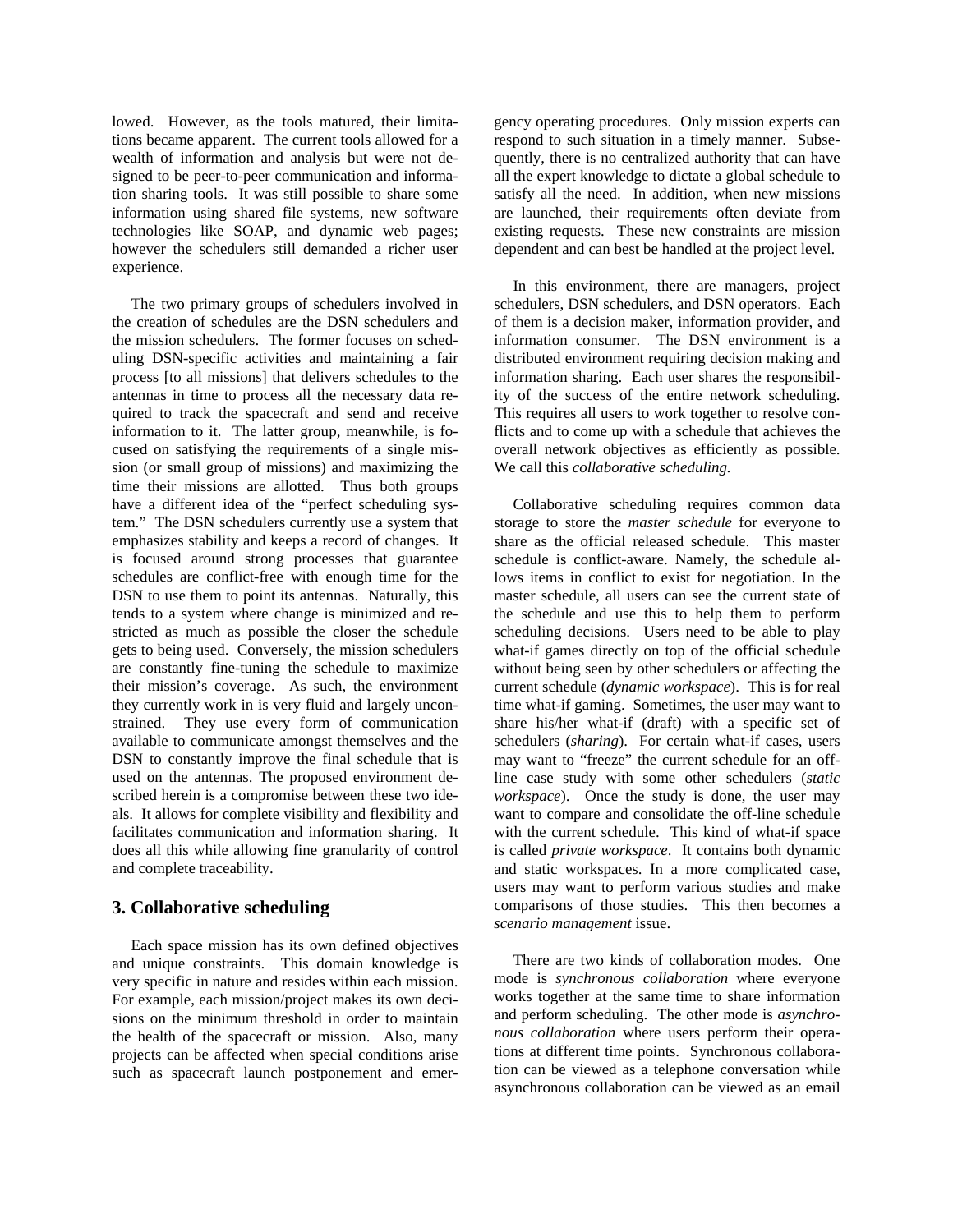exchange. Collaborative scheduling must consider both of these modes separately as well as in combination with each other. For example, three missions may work together to resolve a conflict. Mission A and B may work together to come up with a proposal in realtime and then send it to mission C for consideration off-line.

Data exchange in this kind of mixed real-time operation and off-line process is a challenge. How we keep every user's local information up-to-date is the basis for true collaboration. DSN sites and schedulers are located around the world in many different time zones. Therefore, clock synchronization is the first issue to resolve. Once they all reference to the same time point, the data can then be synchronized globally. This *data synchronization* process also involves the timing issue of the data update latency.

Conflict resolution is a complicated process. It requires not only data synchronization but also process integration. When a set of schedulers come to an agreement, it may have to be sent to other groups of schedulers or to a manager for approval. The data flow within the proposal process or the approval path requires *workflow management*. The workflow management has to be a dynamic process to accommodate position changes and unexpected events.

*Notification* or alerting is important in a collaborative environment. Users need to be notified when data is changed or when the workflow requires their attention. Email could be used for simple human interaction with some delay. However, generally speaking, this is not an efficient medium and it could be difficult for a collaborative environment to consume. Therefore, instant or rapid messaging is more appropriate for software interfaces. Once the software receives a notification, it has to decide what to do with that notification. In data synchronization, a notification may mean the data has been changed. In workflow management, it may mean certain user attention is needed.

Collaborative scheduling requires consideration of many issues. They are generally the same issues that any collaborative environment faces. In addition, there are several issues not addressed here such as discussion forums, undo processes, traceability, change history, etc. Some of them are addressed in our prototype and some of them remain to be addressed in the future.

### **4. Distributed computing environment**

Collaborative scheduling requires users to work together in a distributed fashion. Therefore, a distributed computing environment is needed. The objective of this distributed computing design is to connect users and resources in a transparent, open, and scalable manner.

Since resource allocation requires a collaborative effort from many users in different locations to negotiate a workable solution, the goal is to make this scheduling processing as transparent as possible, so that it operates like all mission experts are working together in the same location concentrating directly on resolving each resource issue. In addition, the methods and tools used to reach their goal should not distract them in any way. For example, the experts should not care about how requests and responses between clients and servers are required to retrieve information, as well as what network protocol is used to carry the information.

DSN Scheduling is an iterative process. Affected project schedulers will continue to negotiate on a conflict-aware schedule to resolve contentions. Openness provides them with conflict and modification awareness when it occurs. This enable projects to respond to modifications quickly. This property provides each project with a continually open environment that enables interaction with other projects until a satisfactory condition exists. If necessary, senior officials with arbitrating authority can also monitor the process and make key decisions based on task priority and urgency. As a result, openness encourages interaction to speed up the decision process.

As new missions launch and old projects retire, a scalable solution is important to address the changes in the system. The solution should be able to accommodate changes in the number of projects and resources in the DSN domain. The system should make it easy to expand and contract its resource pool to accommodate heavier or lighter loads. It should maintain its usefulness and usability, regardless of projects or resources locations.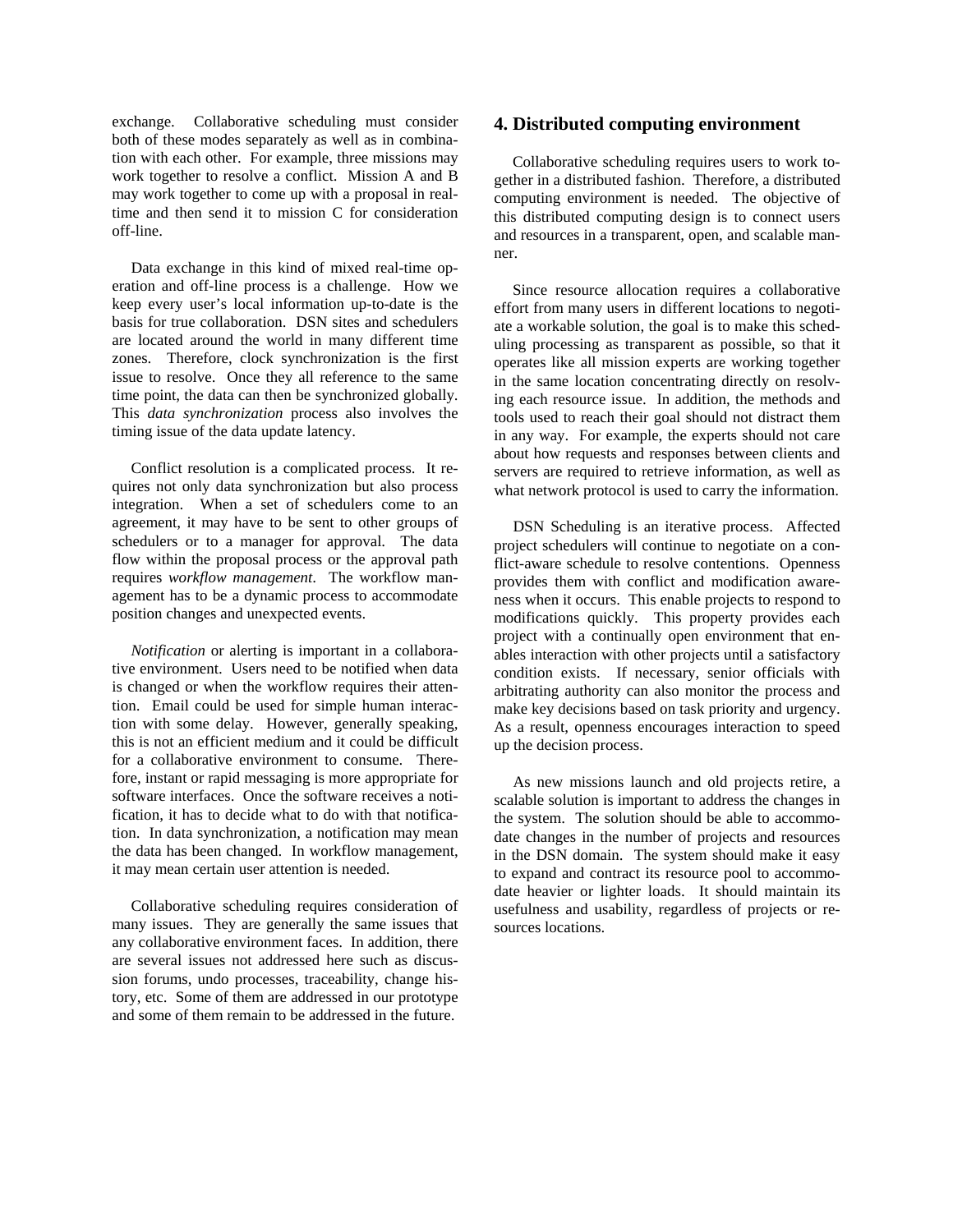

**Figure 2: A simplified architecture for the distributed computing environment** 

To address the challenges of this distributed architecture, a multi-tier system has been designed to permit remote computing by exposing key software components as network-addressable services (see Figure 2). The system consists of the following layers:

- Client Interface layer  $-$  a front-end user interface for users to interact with the system. This interface is isolated from the business logic and database. It is also possible to quickly create new user interfaces tailored for specific uses.
- Web Service layer an abstraction layer to access backend business logic via the SOAP messaging protocol. The service's intention is described in the XML data structures which are transported using the HTTP transport protocol to exchange information between clients and servers.
- Business logic layer major computational intelligence and information provider. The computational intelligence is partitioned into several agents in an object-oriented fashion. This layer encompasses all scheduling related calculations, workflows, and data manipulation functions.
- Legacy Information Layer communication element to legacy systems. This layer is used to communicate with legacy systems and provide needed information to the agents in the business logic layer.
- Data Access Layer Data access routines to access the database. This layer transforms database information into objects that are consumed by the agents in the business logic layer.
- Data Layer A relational database to store schedules, constraints, ownerships, workflow, etc.
- Messaging layer a messaging server to provide messages and alert functionality for the system.

In modern network computing environment, Java and .Net frameworks are the major players. Their market shares are expected to be 50-50 in year 2006. Java dominates the large-scale enterprise market due to its multi-platform nature and adaptation to major database/solution venders such as Oracle, Sun, and IBM. .NET dominates the small and mid-size business market due to its initial cost and performance benefits. We don't expect either platform to dominate this domain in the next few years. Therefore, we should expect them to co-exist and we should design our system to allow both of them to contribute their strengths. Market share is one of the metrics used to justify decisions over which platform to adopt in a project. There are major strengths for both Java and .NET development. Java focuses on multi-platform solutions while .NET distinguishes itself by embracing multiple language development. As both .NET and Java embrace Web services, cross-platform communication is becoming less of an issue. This is strengthening the trend toward mixed .NET and Java environments. Therefore, our strategy is to take advantage of both frameworks and utilize them wherever technologies can best fit to our needs.

Our current prototype is designed with the above philosophy in mind. We take advantage of the existing investment and PC user base by developing on the .NET platform to provide rapid deployment of this proof-of-concept prototype. For the multi-platform client and overall messaging, we adopt Java-based JMS to enable rapid messaging and data synchronization. With the popularity of SOAP and XML, the system also adopts these technologies for exchange of information in our distributed environment.

### **5. Messaging and data security**

One of the main goals of our effort is to introduce real-time collaboration into the scheduling process. This task is complicated by the fact that the participants in the scheduling process are both distributed across different locations and using different platforms. Developing multiple sets of code for multiple platforms to coordinate in real-time is very impractical.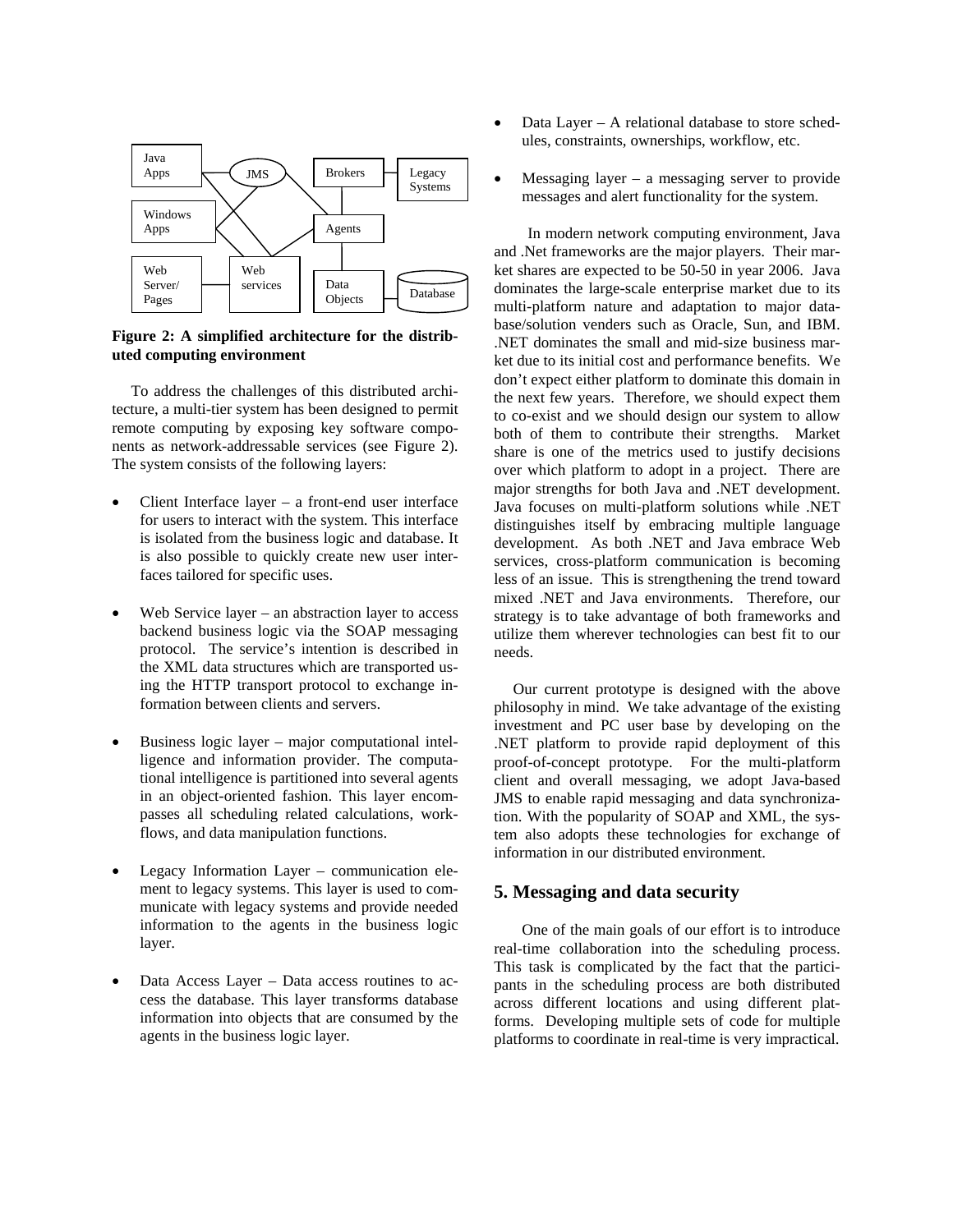In this prototype, the middle-tier agents were written in C# using the .NET framework to take advantage of existing systems. However, we chose to use the Java Message Service (JMS) [2] for messaging due to its maturity and ease of use. The issue of how the C# end of the service would employ JMS was solved by using  $IKVM<sup>1</sup>$  $IKVM<sup>1</sup>$  $IKVM<sup>1</sup>$ . IKVM.NET is an implementation of Java for Mono [3] and the Microsoft .NET Framework. It includes the following the components: a Java Virtual Machine implemented in .NET, and a .NET implementation of the Java class libraries and tools that enable Java and .NET interoperability.

IKVM was used to convert the core JMS .jar files containing the needed Java classes to the equivalent C# 'binary' files that run with .NET and the IKVM provided library files. It was necessary to point the Microsoft development tools at these libraries and write code that, for all intents and purposes, looked like java code but in C#. This fact was a benefit as sample code to implement the messaging functions written in java was easily adapted to C# as the names of the methods, constants and classes were identical.

While collaboration was designed to be real time, the fact is that when someone is active in say, Spain, someone is sleeping in Australia. When a person starts their work session they need to be informed of any changes that may have occurred since they were last active. JMS provides an excellent solution to the problem with the use of persistent messages.

JMS messaging has two basic paradigms. One is a point-to-point message. The creator of the message sends the message to a particular receiver and if they are not there, the message is lost. This type of messaging is handled by something called a *queue*.

Persistent messaging is a broadcast paradigm where one creator sends a message and multiple people receive it. This is termed a *topic*. Persistent messages have guaranteed delivery while messages in a queue do not. If message delivery fails, the message persists until it is safely read or the lifetime of the message expires. The creator can specify how long the message lives before it is deleted from the system. In our work we used persistent messaging throughout.

Messages in JMS are 'fire and forget'. This means that if the creator of a message successfully delivers the message to the JMS server, the creator need take not any more action to guarantee delivery.

 $\overline{\phantom{a}}$ 

The server takes care of the delivery process and coordination with all the intended receivers.

Messages may be read asynchronously or synchronously (polled). Since it was simpler to be notified when a message had arrived, and have the message in hand simultaneously, that approach was used. However, since messages are persistent and dispersed in time, a client that wishes to control when messages arrive, due to some critical activity for example, has the choice to so.

It is important to note that what travels between the server and the clients listening for changes are not the changes but a notice of a change. It is up to the client to request whatever changes are needed through the data channels. Namely, JMS remains as a message services rather than a data service. This has benefits of performance and security. Performance-wise, this cuts down on traffic between the server and the client. It is also worth noting that the volume of messages traveling around is small. A single JMS server can handle all the traffic as there are no more than dozens of messages per minute normally. Security-wise, this only delivers notification without the data itself. Once a JMS message is received clients determine the activity needed and go through regular data channels to exchange data in a secured way.

Security in the messaging service itself was addressed in two simple ways for the messaging system. The first was simply the use of a firewall. Only those users behind the company firewall could see the JMS server and initiate activities with it. Users also need user ids and passwords to access the server even behind the firewall. Only certain users are privileged to see scheduling activity information. What was not addressed directly by the project was dealing with attacks over the net. It is possible for someone to take over a privileged user's machine and send a flood of messages perhaps crippling the JMS server. They may also simply watch the traffic going by. We deemed the network security provided by the administrators of the company networking environment should be sufficient.

#### **6. The prototype**

A collaborative environment for DSN scheduling was prototyped to prove the concept of collaborative scheduling. In this environment, all users refer to a single master schedule while they can do collaborative what-if gaming with a subset of the users in real-time on top of the master schedule. This is the concept of

<span id="page-5-0"></span><sup>1</sup> See http://www.ikvm.net/#Introduction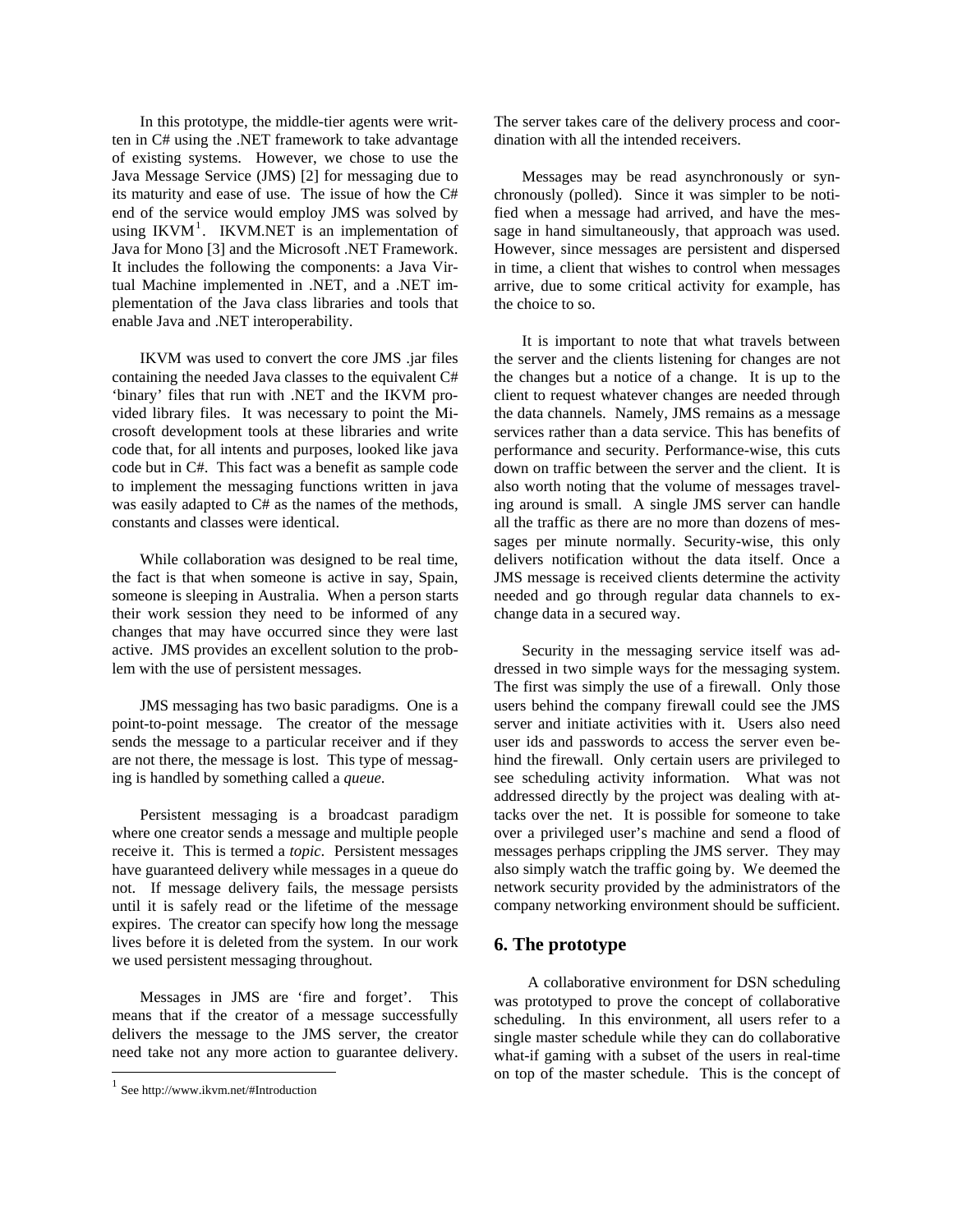dynamic workspaces where any change to the master schedule can be seen immediately by all users while each individual user may have their own draft on top of the master schedule. This draft can only be seen by selected users assigned by the draft owner. Users can also copy the master schedule to a static workspace. Then collaborative scheduling can take place off-line in the static private workspace within a subset of the users. Once the negotiation or preparation is done, users can compare the off-line schedule with the online schedule. Any change to the master schedule has to go though the workflow management system to guarantee proper ownership is observed. All changes that go through the workflow process become items in the master schedule. The concept of ownership is also prototyped in this system to identify the owner of a facility or mission in certain timeframes. This is an integral part of the workflow management. The system also features a real-time conflict checker. The real-time conflict checker tells users where the conflicts are and a rescheduling engine can be called remotely to calculate possible resolutions. A reporting system is also built to report scheduling related metrics such as tracking time and supportability information.

With the need for real-time data update for each user and event notification for both users and software, a messaging system was built. This messaging system includes automated email notification for certain events and a rapid messaging system of instant alerts to software (and then to users). Java Messaging Services (JMS) was used to implement the rapid messaging system. JMS was used to deliver messages to the message bus while all actual data was handled through the data bus. This makes the system architecture clear and data secure. In consideration of the multi-platform distributed environment, the prototype system allows JMS to work on both Java and .NET frameworks. This enhances the true distributed computing concept. With clients implemented in various frameworks, our JMS approach allows them to work together in a mixed environment using one messaging service and then exchanging data using SOAP/XML standards.

In this prototype effort, we extended the current DSN scheduling middle-tier layer to host the computation engine. This includes schedule conflict checking, data synchronization, dynamic workflow determination, etc. A database is established to host the master schedule, dynamic workspace, static workspace, workflow management, and traceability/change history. Three client applications were built to demonstrate the flexibility of the system.

A Windows client (see Figure 3) was built to show the concept of an Integrated Analysis Environment (IAE) where every user can perform all analysis work within the same environment. The analysis environment is flexible and has a lot of analysis tools (in subwindows) so users can arrange their own working environment. Property grid is also integrated into the environment so the property of any selected object can be easily displayed and modified (if that specific property can be modified by the current log-on user). The tree view allows users to see data in a more hierarchical way. The calendar view allows users to see data in a more familiar appointment book type of view. The graphics shows a schedule Gantt chart and a supportability bar chart. The list view allows users to see and modify data in a more linear fashion. The application console displays events and messages in a multi-color scroll view to inform users of the current system status. All analysis results are kept up-to-date among all views. Namely, all analysis data such as supportability and conflict information are synchronized with the current schedule and recomputed if the schedule changes. This is based on the event model we used in the prototype. The master schedule is synchronized constantly among all users who use this environment without requiring any interaction from the user. This is based on the messaging model in the prototype. All private workspace items are marked clearly on top of the master schedule. The environment also screens the applicable JMS messages to report in the application console.



**Figure 3: An Integrated Analysis Environment in Windows**

A Java client (See Figure 4) was built to show multi-platform access to the same back-end and to demonstrate a way to handle delayed updates. All changes to the master schedule are marked in different